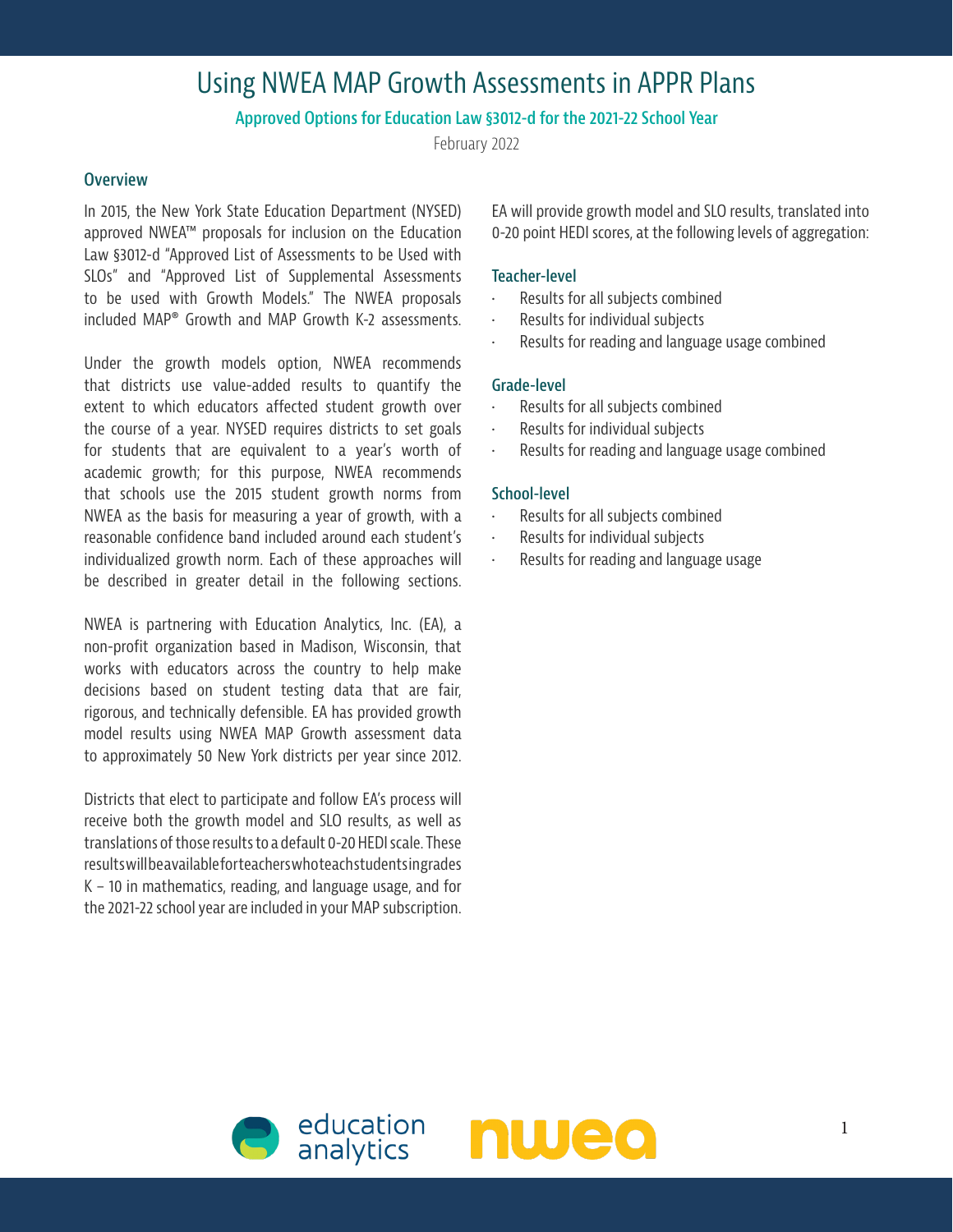#### **NWEA MAP Growth Assessments in Student Learning Objectives**

To adhere to NYSED's SLO guidelines,student growth goals need to be equivalent to a year's worth of growth, and aggregations of student performance relative to those year-long goals must adhere to the State's 0-20 point HEDI translation framework. These two conditions present some challenges to establishing fair and reasonable growth goals for students and educators. However, based on data from prior years, NWEA recommends the following approach.

The NWEA nationally representative fall-to-spring student growth norms should be used as the basis for growth goals for educator SLOs. This normative data provides educators with information about the average growth observed for students based on their grade, subject, starting RIT score, and the number of instructional weeks between test events, and provides realistic growth expectations for students over the course of the year. Upon completion of fall testing, each student receives a fall-to-spring growth projection that is based on the norming data; these projections are available to all educators in standard NWEA reports, so educators will know at the start of the year what the individualized growth goal is for each of their students.

However, if we simply computed the percentage of students in a classroom whose fall-to-spring growth met or surpassed the growth norms, a significant percentage of teachers would receive an Ineffective APPR rating. This is because NYSED has established that an Ineffective rating equates to 0-59% of students meeting their year-long growth goals, but we know that on average, approximately 50% of students will show growth greater than or equal to the growth norms.

To address this, NWEA recommends that a student's growth goal be based on the growth norms, but that the standard error of growth be considered when interpreting student growth relative to the growth norms. Specifically, NWEA has recommended the use of a "band" around the growth norms equivalent to 1.6 standard errors of growth. For most students, 1.6 standard errors of growth will be approximately 6.8 RIT points, though the exact magnitude of the standard error of growth will depend on the specific standard errors of measurement associated with a student's

fall and spring score.<sup>1</sup> By using this standard error of growth band, students will only fail to meet their growth goal if their growth is statistically different from the growth norm.

To illustrate, the fall-to-spring growth norm for a 5th grade student in mathematics is 9.91 RIT points. If the student showed 8 RIT points of growth over the year, his actual growth would fall short of the growth norm.



However, if we consider the band of 1.6 standard errors of growth (which is approximately 6.8 RIT), then this student will have met his growth goal for APPR purposes.

An educator's SLO will be based on the percentage of students in his or her classroom whose growth exceeds their growth goals.



This SLO approach has been approved for use for teachers who teach students in grades  $K - 10$  in mathematics, reading, and language usage. EA will calculate the percentage of students who meet their growth goals at the teacher, grade, and school level, and will translate those percentages into 0-20 point HEDI scores. Similar to their growth model approach, EA will use student-teacherlinkage data from a subset of a district's SIRS data for SLO calculations.

1 The standard error of growth is calculated based on the standard error of measurement (SEM) associated with a student's starting (fall) and ending (spring) RIT score. For most students, the SEM for individual test events will be approximately 3.0 RIT. If the SEMsfor both test events were 3.0 RIT, then the standard error of growth would be 4.2 RIT (the calculation for the standard error of growth is to square the SEMsfor both test events,sum those squared SEMs, and then calculate the square root of that summed value). If the standard error of growth is 4.2, then 1.6 standard errors of growth is equal to 6.8 RIT (4.2 x 1.6).

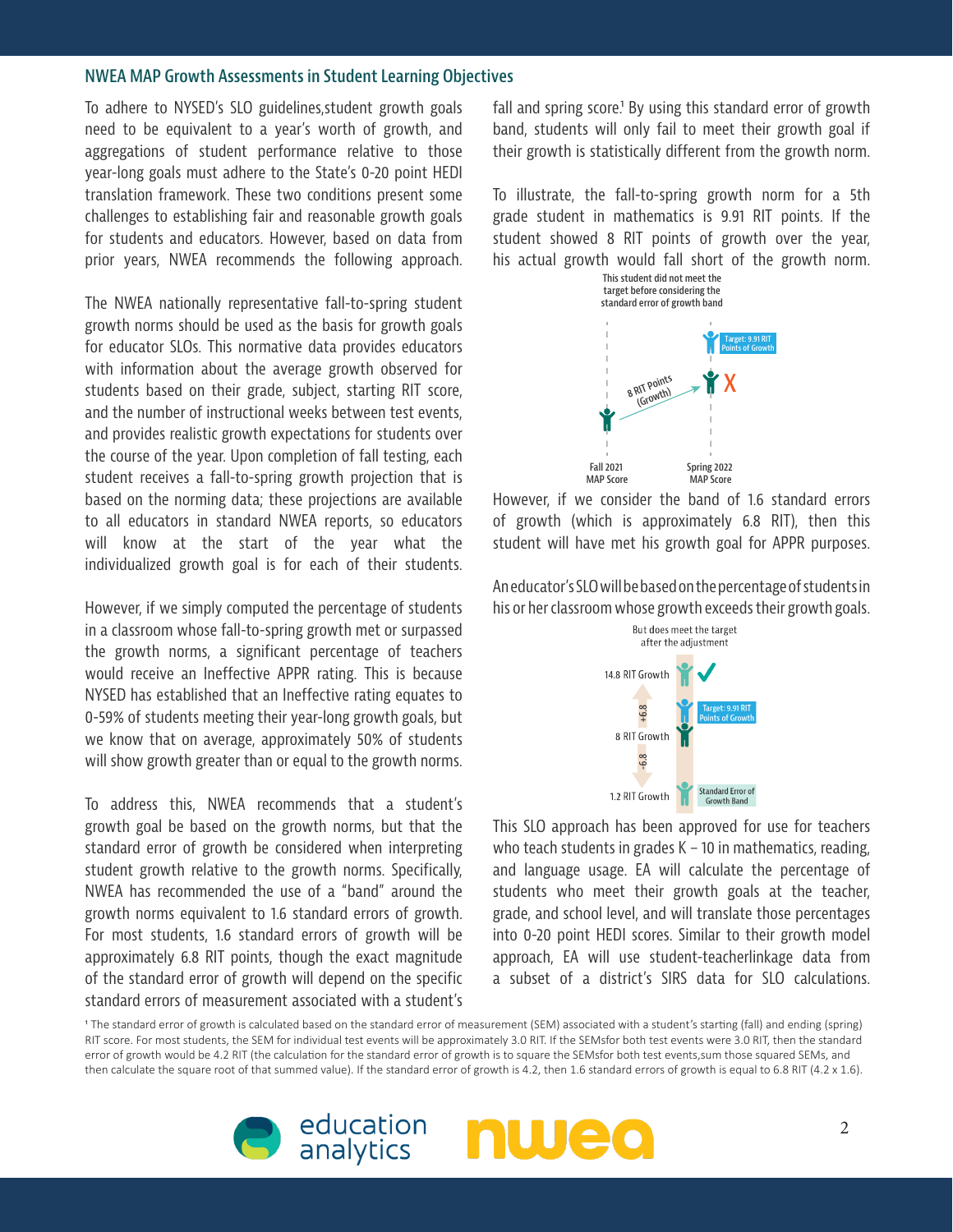## **NWEA MAP Growth Assessments in a Growth Model (Value-Added Model)**

NWEA recommends the use of a fall-to-spring growth model for APPR purposes, because this type of approach specifically accounts for student factors such as a student's prior test history, special education status, poverty status, English language learner (ELL) status, the amount of instructional time between test events, etc., that are related to (or can affect) the amount of growth students show on standardized assessments. These student factors are outside of a teacher's direct control, and as such, should be considered in any evaluation of an educator's work with their students over the course of the year. Failing to consider these student factors in the evaluation of educator performance may put some educators at an advantage or disadvantage based on the types of students with whom they work—that is something we want to avoid. To provide districts with growth model results, EA will need to collect certain types of data directly from RICs and districts, including student demographic and course information and student-teacherlinkage data. These data are available in the Student Information Repository System(SIRS) data files. EA will work with partners to collect the specific SIRS files needed for this work.

Growth model results are available at the teacher, grade, and school level for teachers who teach students in grades K – 10 in mathematics, reading, and language usage. These growth model results reflect how the growth of an educator's students compares to the growth of similar students, expressed as a standardized value-added score. For each student, EA compares actual growth to a predicted amount of growth based on similar students from across the state (see graphic to the right).

These individual student growth outcomes are then aggregated up to the teacher level and translated to 0-20 using the method determined by the Advisory Committee. For example, if on average a teacher's students grew at a rate equal to similar students, that teacher would receive a score of 16 (or "Effective) using this method (see graphic below).

For more technical information about growth modeling in general, as well as details about the joint work of NWEA and EA in New York in previous years, please visit: <https://edanalytics.org/projects/ny-map-1>

Ineffective

Developing Effective Highly Effective